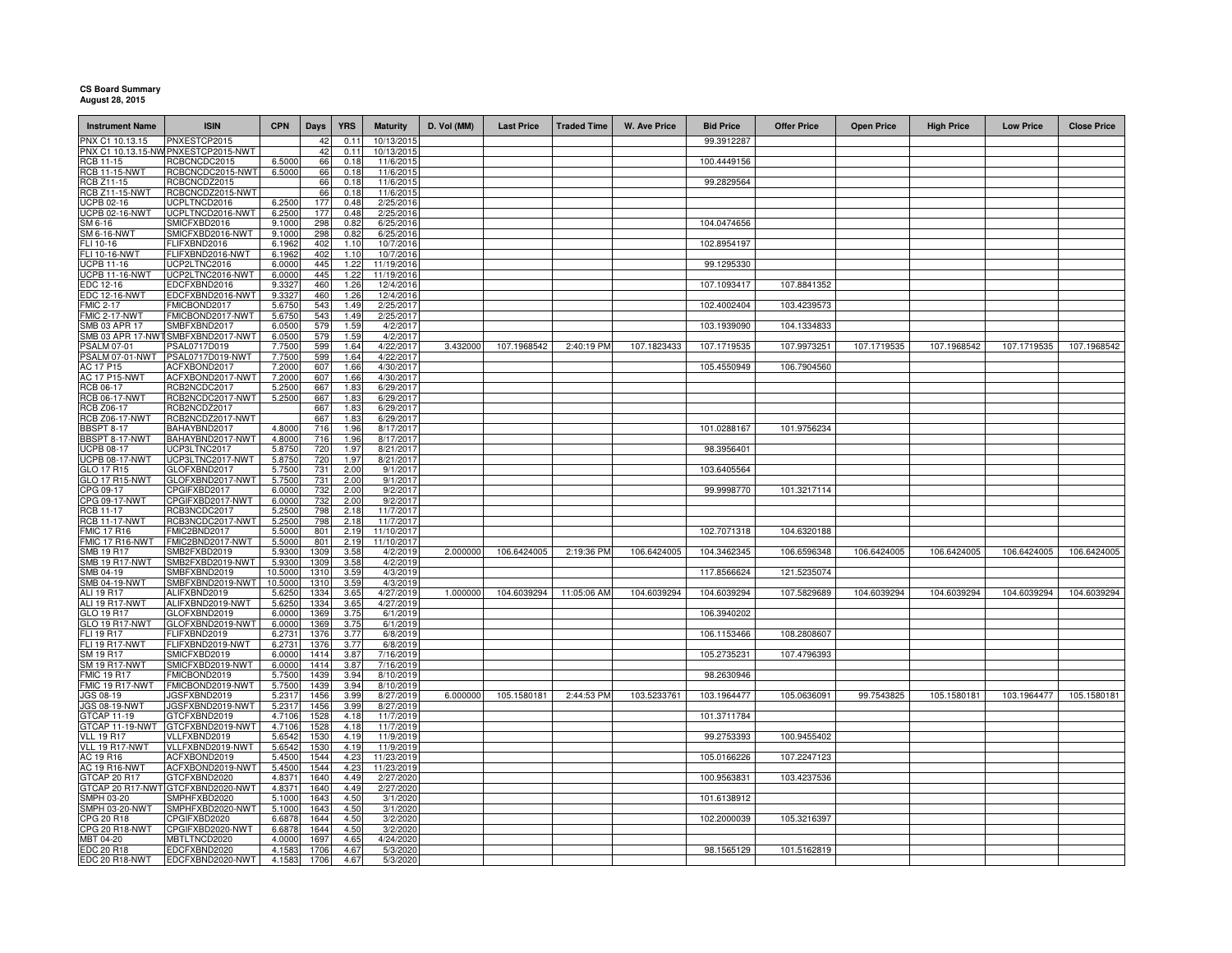| <b>Instrument Name</b>                     | <b>ISIN</b>                                       | <b>CPN</b>        | Days                    | <b>YRS</b>   | <b>Maturity</b>          | D. Vol (MM) | <b>Last Price</b> | <b>Traded Time</b> | <b>W. Ave Price</b> | <b>Bid Price</b>         | <b>Offer Price</b> | <b>Open Price</b> | <b>High Price</b> | <b>Low Price</b> | <b>Close Price</b> |
|--------------------------------------------|---------------------------------------------------|-------------------|-------------------------|--------------|--------------------------|-------------|-------------------|--------------------|---------------------|--------------------------|--------------------|-------------------|-------------------|------------------|--------------------|
| PNB 06-20                                  | PNBLTNCD2020                                      | 4.1250            | 1746                    | 4.78         | 6/12/202                 |             |                   |                    |                     |                          |                    |                   |                   |                  |                    |
| <b>RCB 06-20</b><br><b>GLO 20 R18</b>      | RCBLTNCD2020<br>GLOFXBND2020                      | 4.1250<br>4.887   | 175<br>178 <sup>1</sup> | 4.80<br>4.88 | 6/19/2020<br>7/17/2020   |             |                   |                    |                     | 102.3492208              | 104.8197295        |                   |                   |                  |                    |
| GLO 20 R18-NWT                             | GLOFXBND2020-NWT                                  | 4.887             | 1781                    | 4.88         | 7/17/2020                |             |                   |                    |                     |                          |                    |                   |                   |                  |                    |
| <b>SLTC 20 R18</b>                         | SLTCFXBD2020                                      | 4.992             | 181                     | 4.97         | 8/22/2020                |             |                   |                    |                     | 97.8034798               |                    |                   |                   |                  |                    |
| SLTC 20 R18-NWT<br>BDO 10-20               | SLTCFXBD2020-NWT<br>BDO2LTNC2020                  | 4.992<br>3.7500   | 1817<br>1862            | 4.97<br>5.10 | 8/22/2020<br>10/6/2020   |             |                   |                    |                     |                          |                    |                   |                   |                  |                    |
| ALI 20 R19                                 | ALIFXBND2020                                      | 4.6250            | 1866                    | 5.11         | 10/10/2020               |             |                   |                    |                     | 101.0151181              | 104.2661348        |                   |                   |                  |                    |
| ALI 20 R19-NWT                             | ALIFXBND2020-NWT                                  | 4.6250            | 1866                    | 5.11         | 10/10/2020               |             |                   |                    |                     |                          |                    |                   |                   |                  |                    |
| <b>HOUSE 10-20</b><br>HOUSE 10-20-NWT      | HOUSEFBD2020<br>HOUSEFBD2020-NWT                  | 6.2080<br>6.208   | 1872<br>1872            | 5.13<br>5.13 | 10/16/2020<br>10/16/2020 |             |                   |                    |                     | 99.3798812               | 102.2412220        |                   |                   |                  |                    |
| AEV 11-20                                  | AEV2FXBD2020                                      | 4.4722            | 1893                    | 5.18         | 11/6/2020                | 11.000000   | 101.9159440       | 3:03:31 PM         | 101.9159440         | 100.3316161              | 101.9629655        | 101.9159440       | 101.9159440       | 101.9159440      | 101.9159440        |
| <b>AEV 11-20-NWT</b>                       | AEV2FXBD2020-NWT                                  | 4.4722            | 1893                    | 5.18         | 11/6/2020                |             |                   |                    |                     |                          |                    |                   |                   |                  |                    |
| FLI 20 R19                                 | FLIFXBND2020                                      | 4.8562            | 1895                    | 5.19         | 11/8/2020                | 0.500000    | 103.5155174       | 3:11:15 PM         | 103.5155174         | 100.0268879              | 103.9909667        | 103.5155174       | 103.5155174       | 103.5155174      | 103.5155174        |
| <b>FLI 20 R19-NWT</b><br>AEV 20 R19        | FLIFXBND2020-NWT<br>AEVFXBND2020                  | 4.8562<br>4.4125  | 1895<br>1908            | 5.19<br>5.22 | 11/8/2020<br>11/21/2020  |             |                   |                    |                     | 98.6748884               |                    |                   |                   |                  |                    |
| AEV 20 R19-NWT                             | AEVFXBND2020-NWT                                  | 4.412             | 1908                    | 5.22         | 11/21/2020               |             |                   |                    |                     |                          |                    |                   |                   |                  |                    |
| MER 20 P19                                 | MERFXBND2020                                      | 4.3750            | 1929                    | 5.28         | 12/12/2020               | 34.000000   | 100.1167468       | 3:36:04 PM         | 100.3628090         | 99.9993609               | 102.2563768        | 102.2082754       | 102.2082754       | 100.1167468      | 100.1167468        |
| <b>MER 20 P19-NWT</b><br><b>TEL 21 R19</b> | MERFXBND2020-NWT<br>TELFXBND2021                  | 4.3750<br>5.2250  | 1929<br>1985            | 5.28<br>5.43 | 12/12/2020<br>2/6/2021   | 1.000000    | 102.5018594       | 11:07:29 AM        | 102.5018594         | 102.5018594              |                    | 102.5018594       | 102.5018594       | 102.5018594      | 102.5018594        |
| <b>TEL 21 R19-NWT</b>                      | TELFXBND2021-NWT                                  | 5.2250            | 1985                    | 5.43         | 2/6/2021                 |             |                   |                    |                     |                          |                    |                   |                   |                  |                    |
| ABS 21 R19                                 | ABSFXBND2021                                      | 5.3350            | 1989                    | 5.45         | 2/10/2021                | 3.000000    | 101.3491075       | 10:24:26 AM        | 101.3471537         | 100.1629472              | 104.9966381        | 101.3491075       | 101.3491075       | 101.3491075      | 101.3491075        |
| <b>ABS 21 R19-NWT</b><br>ROCK 21 R19       | ABSFXBND2021-NWT<br>ROCKFXBD2021                  | 5.335<br>5.093    | 1989<br>1994            | 5.45<br>5.46 | 2/10/2021<br>2/15/202    |             |                   |                    |                     | 99.9666163               | 103.8379703        |                   |                   |                  |                    |
| ROCK 21 R19-NWT                            | ROCKFXBD2021-NWT                                  | 5.093             | 1994                    | 5.46         | 2/15/202                 |             |                   |                    |                     |                          |                    |                   |                   |                  |                    |
| JGS 21 R19                                 | GSFXBND2021                                       | 5.244             | 2006                    | 5.49         | 2/27/202                 |             |                   |                    |                     | 102.8489174              | 104.5723730        |                   |                   |                  |                    |
| JGS 21 R19-NWT<br><b>MNTC 21 R19</b>       | JGSFXBND2021-NWT<br>MNTCFXBD2021                  | 5.2442<br>5.0700  | 2006<br>2038            | 5.49<br>5.58 | 2/27/2021<br>3/31/2021   | 1.500000    | 102.2991120       | 3:03:10 PM         | 102.3000882         | 101.8053360              |                    | 102.2991120       | 102.2991120       | 102.2991120      | 102.2991120        |
| MNTC 21 R19-NWT                            | MNTCFXBD2021-NWT                                  | 5.0700            | 2038                    | 5.58         | 3/31/2021                |             |                   |                    |                     |                          |                    |                   |                   |                  |                    |
| SMB 21 R19                                 | SMBFXBND2021                                      | 5.5000            | 2040                    | 5.59         | 4/2/2021                 | 1.700000    | 105.2396762       | 2:36:40 PM         | 105.2396762         | 103.8859943              | 105.2902126        | 105.2396762       | 105.2396762       | 105.2396762      | 105.2396762        |
| SMB 21 R19-NWT                             | SMBFXBND2021-NWT                                  | 5.5000            | 2040                    | 5.59         | 4/2/2021                 |             |                   |                    |                     |                          |                    |                   |                   |                  |                    |
| <b>VLL 21 R19</b><br>VLL 21 R19-NWT        | VLLFXBND2021<br>VLLFXBND2021-NWT                  | 5.943<br>5.943    | 2077<br>2077            | 5.69<br>5.69 | 5/9/2021<br>5/9/2021     |             |                   |                    |                     | 98.5409324               |                    |                   |                   |                  |                    |
| AC 05-21                                   | ACFXBOND2021                                      | 6.800             | 2080                    | 5.69         | 5/12/202                 |             |                   |                    |                     | 112.8411543              | 115.3017899        |                   |                   |                  |                    |
| AC 05-21-NWT                               | ACFXBOND2021-NWT                                  | 6.800             | 2080                    | 5.69         | 5/12/2021                |             |                   |                    |                     |                          |                    |                   |                   |                  |                    |
| M 21 R19<br><b>SM 21 R19-NWT</b>           | SMICFXBD2021<br>SMICFXBD2021-NWT                  | 5.295<br>5.295    | 2087<br>2087            | 5.71<br>5.71 | 5/19/2021<br>5/19/202    |             |                   |                    |                     | 102.4455115              | 105.3813055        |                   |                   |                  |                    |
| HI 21 R19                                  | CHIFXBND2021                                      | 5.320             | 2105                    | 5.76         | 6/6/202                  |             |                   |                    |                     | 99.2336638               |                    |                   |                   |                  |                    |
| CHI 21 R19-NWT                             | CHIFXBND2021-NWT                                  | 5.320             | 210                     | 5.76         | 6/6/202                  |             |                   |                    |                     |                          |                    |                   |                   |                  |                    |
| 3TCAP 21 R19<br>TCAP 21 R19-NWT            | GTCFXBND2021<br>GTCFXBND2021-NWT                  | 5.196<br>5 196    | 2167<br>2167            | 5.93<br>5.93 | 8/7/202<br>8/7/202       |             |                   |                    |                     | 102.2953642              |                    |                   |                   |                  |                    |
| <b>SMPH 21 R19</b>                         | SMPHFXBD2021                                      | 5.2006            | 2192                    | 6.00         | 9/1/2021                 |             |                   |                    |                     | 101.0343054              |                    |                   |                   |                  |                    |
| SMPH 21 R19-NWT                            | SMPHFXBD2021-NWT                                  | 5.2006            | 2192                    | 6.00         | 9/1/202                  |             |                   |                    |                     |                          |                    |                   |                   |                  |                    |
| CPG 21 R20<br>CPG 21 R20-NWT               | CPGIFXBD2021<br>CPGIFXBD2021-NWT                  | 6.9758<br>6.9758  | 2193<br>2193            | 6.00<br>6.00 | 9/2/2021<br>9/2/2021     |             |                   |                    |                     | 103.6095013              |                    |                   |                   |                  |                    |
| AP 21 R19                                  | APCFXBND2021                                      | 5.2050            | 2201                    | 6.03         | 9/10/2021                |             |                   |                    |                     | 101.0600412              |                    |                   |                   |                  |                    |
| AP 21 R19-NWT                              | APCFXBND2021-NWT                                  | 5.2050            | 2201                    | 6.03         | 9/10/2021                |             |                   |                    |                     |                          |                    |                   |                   |                  |                    |
| MBT 11-21<br>FLI 21 R20                    | MBTLTNCD2021<br>FLIFXBND2021                      | 4.2500<br>5.4000  | 2273<br>2286            | 6.22<br>6.26 | 11/21/2021<br>12/4/2021  |             |                   |                    |                     | 102.6806090              | 106.0073380        |                   |                   |                  |                    |
| FLI 21 R20-NWT                             | FLIFXBND2021-NWT                                  | 5.4000            | 2286                    | 6.26         | 12/4/2021                |             |                   |                    |                     |                          |                    |                   |                   |                  |                    |
| RLC 02-22                                  | RLCFXBND2022                                      | 4.8000            | 2367                    | 6.48         | 2/23/2022                |             |                   |                    |                     | 99.1760787               | 102.7998224        |                   |                   |                  |                    |
| <b>RLC 02-22-NWT</b><br>SMB 22 R19         | RLCFXBND2022-NWT<br>SMBFXBND2022                  | 4.8000<br>6.6000  | 2367<br>2405            | 6.48<br>6.58 | 2/23/2022<br>4/2/2022    | 1.500000    | 108.0011860       | 2:12:26 PM         | 108.0065659         | 109.0255027              |                    | 108.0011860       | 108.0011860       |                  | 108.0011860        |
| <b>SMB 22 R19-NWT</b>                      | SMBFXBND2022-NWT                                  | 6.6000            | 2405                    | 6.58         | 4/2/2022                 |             |                   |                    |                     |                          | 110.6502224        |                   |                   | 108.0011860      |                    |
| ALI 22 R19                                 | ALIFXBND2022                                      | 6.0000            | 2430                    | 6.65         | 4/27/2022                |             |                   |                    |                     | 106.3213842              | 112.8244844        |                   |                   |                  |                    |
| <b>ALI 22 R19-NWT</b>                      | ALIFXBND2022-NWT                                  | 6.0000            | 2430                    | 6.65         | 4/27/2022                |             |                   |                    |                     |                          |                    |                   |                   |                  |                    |
| ALI 22 4.5<br>ALI 22 4.5-NWT               | ALI2FXBD2022<br>ALI2FXBD2022-NWT                  | 4.5000<br>4.5000  | 2432<br>2432            | 6.66<br>6.66 | 4/29/2022<br>4/29/202    | 15.000000   | 99.9945260        | 11:44:34 AM        | 99.9945260          | 99.9945260               | 104.0808141        | 99.9945260        | 99.9945260        | 99.9945260       | 99.9945260         |
| <b>SLTC 22 R20</b>                         | SLTCFXBD2022                                      | 5.5796            | 2455                    | 6.72         | 5/22/2022                |             |                   |                    |                     | 98.3677506               | 103.2921021        |                   |                   |                  |                    |
| SLTC 22 R20-NWT                            | SLTCFXBD2022-NWT                                  | 5.5796            | 2455                    | 6.72         | 5/22/2022                |             |                   |                    |                     |                          |                    |                   |                   |                  |                    |
| HOUSE 22 R20                               | HOUSEFBD2022<br>HOUSE 22 R20-NWT HOUSEFBD2022-NWT | 6.1310<br>6.1310  | 2510<br>2510            | 6.87<br>6.87 | 7/16/2022<br>7/16/2022   |             |                   |                    |                     | 97.6924391<br>97.9641503 | 100.7306948        |                   |                   |                  |                    |
| SM 22 R19                                  | SMICFXBD2022                                      | 6.9442            | 2510                    | 6.87         | 7/16/2022                |             |                   |                    |                     | 111.1863086              | 115.5876375        |                   |                   |                  |                    |
| SM 22 R19-NWT                              | SMICFXBD2022-NWT                                  | 6.9442            | 2510                    | 6.87         | 7/16/2022                |             |                   |                    |                     |                          |                    |                   |                   |                  |                    |
| AEV 22 R20<br><b>AEV 22 R20-NWT</b>        | AEVFXBND2022<br>AEVFXBND2022-NWT                  | 5.0056            | 2531<br>2531            | 6.93<br>6.93 | 8/6/2022<br>8/6/2022     |             |                   |                    |                     | 100.0310722              | 101.7972319        |                   |                   |                  |                    |
| <b>FLI 22 R20</b>                          | FLIFXBND2022                                      | 5.005<br>5.356    | 2545                    | 6.97         | 8/20/2022                | 21.000000   | 102.6817492       | 3:05:40 PM         | 101.8339445         | 101.4968083              | 102.6817492        | 101.7915543       | 102.6817492       | 101.7915543      | 102.6817492        |
| <b>FLI 22 R20-NWT</b>                      | FLIFXBND2022-NWT                                  | 5.356             | 2545                    | 6.97         | 8/20/2022                |             |                   |                    |                     |                          |                    |                   |                   |                  |                    |
| <b>GTCAP 23 R20</b>                        | GTCFXBND2023<br>GTCAP 23 R20-NWT GTCFXBND2023-NWT | 5.093<br>5.093    | 2736<br>2736            | 7.49<br>7.49 | 2/27/2023<br>2/27/2023   |             |                   |                    |                     | 91.7134961               |                    |                   |                   |                  |                    |
| EDC 23 R19                                 | EDCFXBND2023                                      | 4.73 <sup>1</sup> | 2801                    | 7.67         | 5/3/2023                 |             |                   |                    |                     | 96.4452698               |                    |                   |                   |                  |                    |
| EDC 23 R19-NWT                             | EDCFXBND2023-NWT                                  | $4.73^{\circ}$    | 2801                    | 7.67         | 5/3/2023                 |             |                   |                    |                     |                          |                    |                   |                   |                  |                    |
| GLO 23 R20                                 | GLOFXBND2023                                      | 5.279             | 2876                    | 7.87         | 7/17/202                 |             |                   |                    |                     | 92.5172958               |                    |                   |                   |                  |                    |
| GLO 23 R20-NWT                             | GLOFXBND2023-NWT                                  | 5.2792            | 2876                    | 7.87         | 7/17/2023                |             |                   |                    |                     |                          |                    |                   |                   |                  |                    |